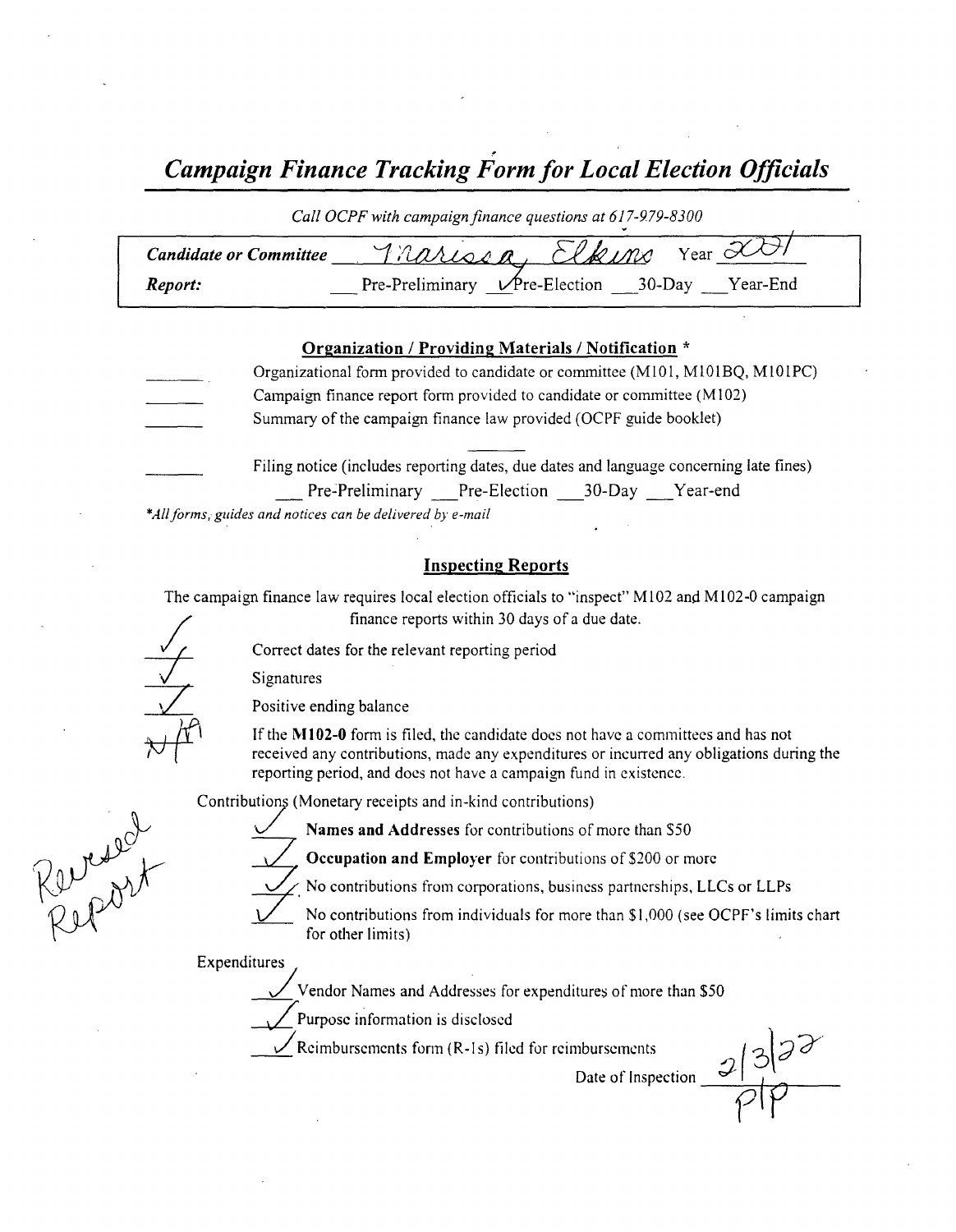|                               |                                                                   |                                                                          | $\mathbb{R}^n$ , i.i.                 |
|-------------------------------|-------------------------------------------------------------------|--------------------------------------------------------------------------|---------------------------------------|
| Commonwealth                  | FER 13 2022 Form CPF M 102A: Amendment to Campaign Finance Report | <b>Municipal Form</b><br><b>Office of Campaign and Political Finance</b> |                                       |
| of Massachusetts              | File with: City or Town Clerk or Election Commission              |                                                                          |                                       |
| <b>Report Being Amended:</b>  | Year:<br><b>Reporting Period:</b><br>2021                         | Beginning Date: 9/21/21                                                  | <b>Ending Date:</b><br>10/15/21       |
| 8th day preceding preliminary | $[\times] 8th day preceding election$                             | 30 day after election                                                    | $\Box$ year-end report<br>dissolution |
| Marissa Elkins                | Candidate Full Name (if applicable)                               | <b>Committee to Elect Marissa Elkins</b>                                 | <b>Committee Name</b>                 |
|                               | 50 Wasthington Avenue, Northampton, MA 01060                      | Stacey Dakai                                                             |                                       |
|                               | <b>Residential Address</b>                                        |                                                                          | Name of Committee Treasurer           |
| <b>City Council At Large</b>  | Office Sought and District                                        | 150 North Street, Northampton, MA 01060                                  | <b>Committee Mailing Address</b>      |
|                               | E-mail: marissae Vins Incrimand on agmail.com                     | E-mail:                                                                  | <u>sdakoiasmail com</u>               |
| Phone # (optional):           | 4133206630                                                        | Phone # (optional):                                                      | 4133202895                            |
|                               |                                                                   | <b>SUMMARY BALANCE INFORMATION:</b>                                      |                                       |
|                               | Line 1: Ending Balance from previous report                       |                                                                          | 1212.52                               |
|                               | Line 2: Total receipts this period                                |                                                                          | 1835.00                               |
|                               | Line 3: Subtotal                                                  |                                                                          | 3047.52                               |
|                               | Line 4: Total expenditures this period                            |                                                                          | 218.05                                |
|                               | Line 5: Ending Balance                                            |                                                                          | 2829.47                               |
|                               | Line 6: Total in-kind contributions this period                   |                                                                          | 33.79                                 |
|                               | Line 7: Total (all) outstanding liabilities                       |                                                                          | 0                                     |
|                               | Line 8: Name of bank(s) used: Florence Bank                       |                                                                          |                                       |

The original filing of the above-referenced campaign finance report is being amended for the following reason(s):

The previous report submitted (8th day preceding preliminary election) did not include \$425.35 on Schedule A Receipts from Marissa Elkins and was ammended. The\$ 425. 35 was paid by Marissa Elkins directly to Wix. com for website fees. The MA OCPFinance Guide on Making Out-of-Pocket Expenditures indicates that if a candidate makes campaign expenditures using their personal funds, the amount spent should be listed as <sup>a</sup> contribution from the candidate to the campaign on Schedule A( receipts). The amendment to the 8th day preceding prelimary election report corrected the omission of the \$425.35 on Schedule A Receipts. This amendment to the 8th day preceding election report includes the \$425.35 that was omitted in the previous report, thus changing the ending balance from \$2404.12 to \$2829.47. This amendment balances the account,

Signed under the penalties of perjury: Signed/ ander the penalties of perjury:

i

Candidate's signature)<br>
Date:  $\frac{2}{3/2}$  Treasurer's signature) Date: 2 3 D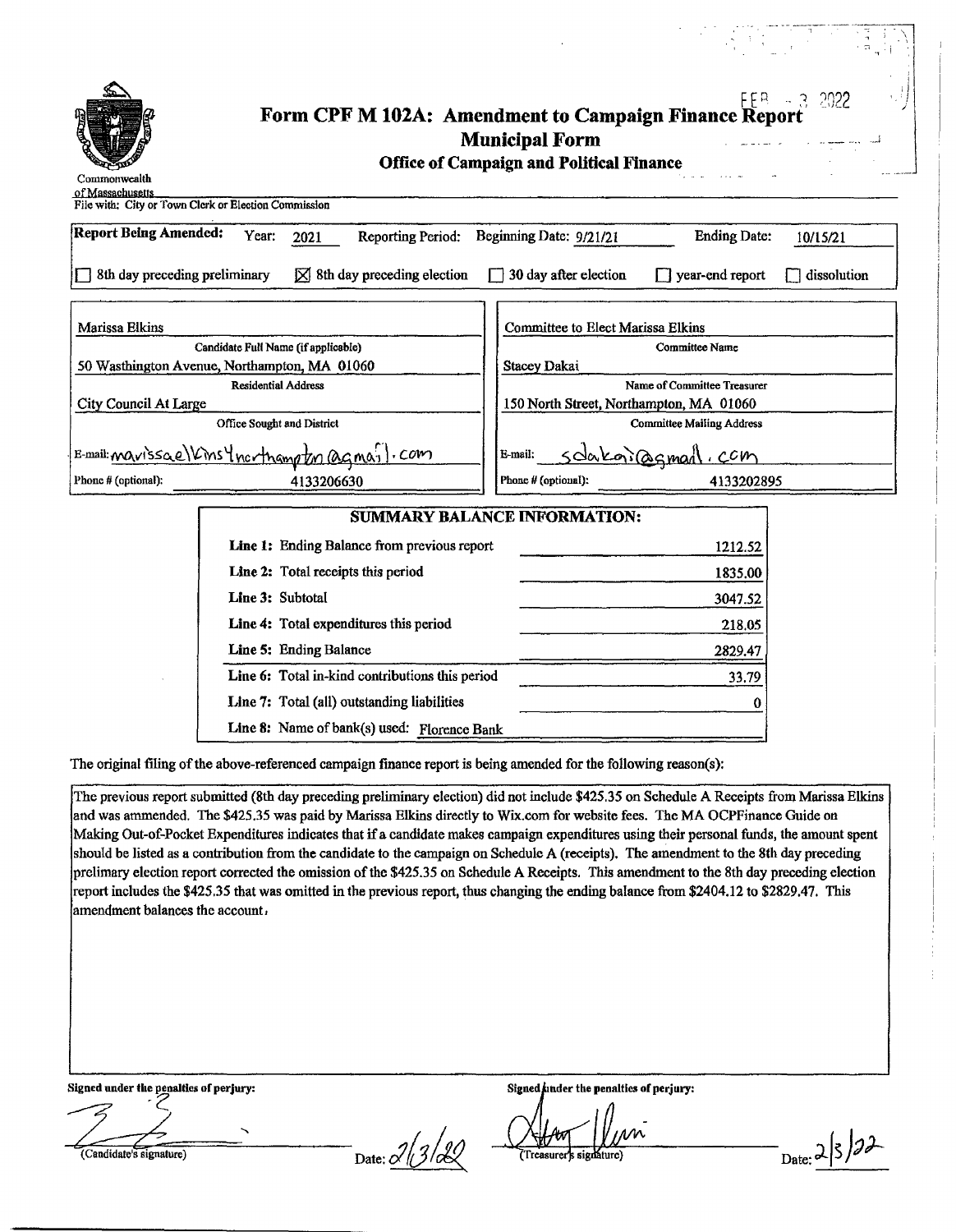|                                  |                                                                                                                                                                                                                                                                                                                                                                                                                                                                                                                                                                                                                                                                                        |              | Arended<br>n Finance Report                                                                                                                                                                                                                                                                                                                                        |
|----------------------------------|----------------------------------------------------------------------------------------------------------------------------------------------------------------------------------------------------------------------------------------------------------------------------------------------------------------------------------------------------------------------------------------------------------------------------------------------------------------------------------------------------------------------------------------------------------------------------------------------------------------------------------------------------------------------------------------|--------------|--------------------------------------------------------------------------------------------------------------------------------------------------------------------------------------------------------------------------------------------------------------------------------------------------------------------------------------------------------------------|
| Commonwealth<br>of Massachusetts | Form CPF M by candidate Marissa<br>Elkins for the period 9/12/2021-<br>10/15/21 replaces the previous report<br>filed on 10/25/2021.                                                                                                                                                                                                                                                                                                                                                                                                                                                                                                                                                   |              | ิท<br><b>Aucal Finance</b>                                                                                                                                                                                                                                                                                                                                         |
|                                  | Fill in Reporting Period dates:                                                                                                                                                                                                                                                                                                                                                                                                                                                                                                                                                                                                                                                        | 9/21/21      | File with: City or Town Clerk or Election Commission<br><b>Ending Date:</b><br>10/15/21                                                                                                                                                                                                                                                                            |
|                                  |                                                                                                                                                                                                                                                                                                                                                                                                                                                                                                                                                                                                                                                                                        |              |                                                                                                                                                                                                                                                                                                                                                                    |
|                                  | Type of Report: (Check one)                                                                                                                                                                                                                                                                                                                                                                                                                                                                                                                                                                                                                                                            |              |                                                                                                                                                                                                                                                                                                                                                                    |
|                                  | 8th day preceding preliminary<br>8th day preceding election<br>IХI                                                                                                                                                                                                                                                                                                                                                                                                                                                                                                                                                                                                                     |              | 30 day after election<br>year-end report<br>dissolution                                                                                                                                                                                                                                                                                                            |
| Marissa Elkins                   | Candidate Full Name (if applicable)                                                                                                                                                                                                                                                                                                                                                                                                                                                                                                                                                                                                                                                    |              | Committee to Elect Marissa Elkins<br>Committee Name                                                                                                                                                                                                                                                                                                                |
|                                  | Northampton City Council At-large                                                                                                                                                                                                                                                                                                                                                                                                                                                                                                                                                                                                                                                      | Stacey Dakai |                                                                                                                                                                                                                                                                                                                                                                    |
|                                  | Office Sought and District                                                                                                                                                                                                                                                                                                                                                                                                                                                                                                                                                                                                                                                             |              | Name of Committee Treasurer                                                                                                                                                                                                                                                                                                                                        |
|                                  | 50 Washington Ave., Northampton, MA 01060<br>Residential Address                                                                                                                                                                                                                                                                                                                                                                                                                                                                                                                                                                                                                       |              | 150 North Street, Northampton, MA 01060<br><b>Committee Mailing Address</b>                                                                                                                                                                                                                                                                                        |
| E-mail:                          | marissaelkins4northampton@gmail.com                                                                                                                                                                                                                                                                                                                                                                                                                                                                                                                                                                                                                                                    | E-mail:      | sdakai@gmail.com                                                                                                                                                                                                                                                                                                                                                   |
| Phone # (optional):              | 413-320-6630                                                                                                                                                                                                                                                                                                                                                                                                                                                                                                                                                                                                                                                                           |              | Phone # (optional):<br>413-320-2895                                                                                                                                                                                                                                                                                                                                |
|                                  | <b>SUMMARY BALANCE INFORMATION:</b>                                                                                                                                                                                                                                                                                                                                                                                                                                                                                                                                                                                                                                                    |              |                                                                                                                                                                                                                                                                                                                                                                    |
|                                  | Line 1: Ending Balance from previous report                                                                                                                                                                                                                                                                                                                                                                                                                                                                                                                                                                                                                                            |              | 1212.52                                                                                                                                                                                                                                                                                                                                                            |
|                                  | Line 2: Total receipts this period (page 3, line 11)                                                                                                                                                                                                                                                                                                                                                                                                                                                                                                                                                                                                                                   |              | 1835.00                                                                                                                                                                                                                                                                                                                                                            |
|                                  | <b>Line 3:</b> Subtotal (line 1 plus line 2)                                                                                                                                                                                                                                                                                                                                                                                                                                                                                                                                                                                                                                           |              | 3047.52                                                                                                                                                                                                                                                                                                                                                            |
|                                  | Line 4: Total expenditures this period (page 5, line 14)                                                                                                                                                                                                                                                                                                                                                                                                                                                                                                                                                                                                                               |              | 218.05                                                                                                                                                                                                                                                                                                                                                             |
|                                  | Line 5: Ending Balance (line 3 minus line 4)                                                                                                                                                                                                                                                                                                                                                                                                                                                                                                                                                                                                                                           |              | 2829.4                                                                                                                                                                                                                                                                                                                                                             |
|                                  | Line 6: Total in-kind contributions this period (page 6)                                                                                                                                                                                                                                                                                                                                                                                                                                                                                                                                                                                                                               |              | 33.79                                                                                                                                                                                                                                                                                                                                                              |
|                                  | Line 7: Total (all) outstanding liabilities (page 7)                                                                                                                                                                                                                                                                                                                                                                                                                                                                                                                                                                                                                                   |              |                                                                                                                                                                                                                                                                                                                                                                    |
|                                  | Line 8: Name of bank(s) used: Florence Bank                                                                                                                                                                                                                                                                                                                                                                                                                                                                                                                                                                                                                                            |              |                                                                                                                                                                                                                                                                                                                                                                    |
|                                  | <b>Affidavit of Committee Treasurer:</b><br>I certify that I have examined this report including attached schedules and it is, to the best of my knowledge and belief, a true and complete statement of all campaign finance<br>activity, including all contributions, loans, receipts, expenditures, disbursements, in-kind contributions and liabilities for this reporting period and represents the campaign<br>finance activity of all persons acting under the authority or on behalf of this committee in accordance with the requirements of M.G.L. c. 55.<br>Signed under the penalties of perjury:<br>FOR CANDIDATE FILINGS ONLY: Affidavit of Candidate: (check 1 box only) |              | Date:<br>(Treasurer's signature)                                                                                                                                                                                                                                                                                                                                   |
|                                  | <b>Candidate with Committee</b><br>incurred any liabilities nor made any expenditures on my behalf during this reporting period that are not otherwise disclosed in this report.                                                                                                                                                                                                                                                                                                                                                                                                                                                                                                       |              | I certify that I have examined this report including attached schedules and it is, to the best of my knowledge and belief, a true and complete statement of all campaign finance<br>activity, of all persons acting under the authority or on behalf of this committee in accordance with the requirements of M.G.L. c. 55. I have not received any contributions, |
|                                  | <b>Candidate without Committee</b><br>I certify that I have examined this report including attached schedules and it is, to the best of my knowledge and belief, a true and complete statement of all campaign<br>finance activity, including contributions, loans, receipts, expenditures, disbursements, in-kind contributions and liabilities for this reporting period and represents the<br>campaign finance activity of all persons acting under the authority or on behalf of this candidate in accordance with the requirements of M.G.L. c. 55.                                                                                                                               |              |                                                                                                                                                                                                                                                                                                                                                                    |
|                                  | Signed under the penalties of perjury:                                                                                                                                                                                                                                                                                                                                                                                                                                                                                                                                                                                                                                                 |              | Date:                                                                                                                                                                                                                                                                                                                                                              |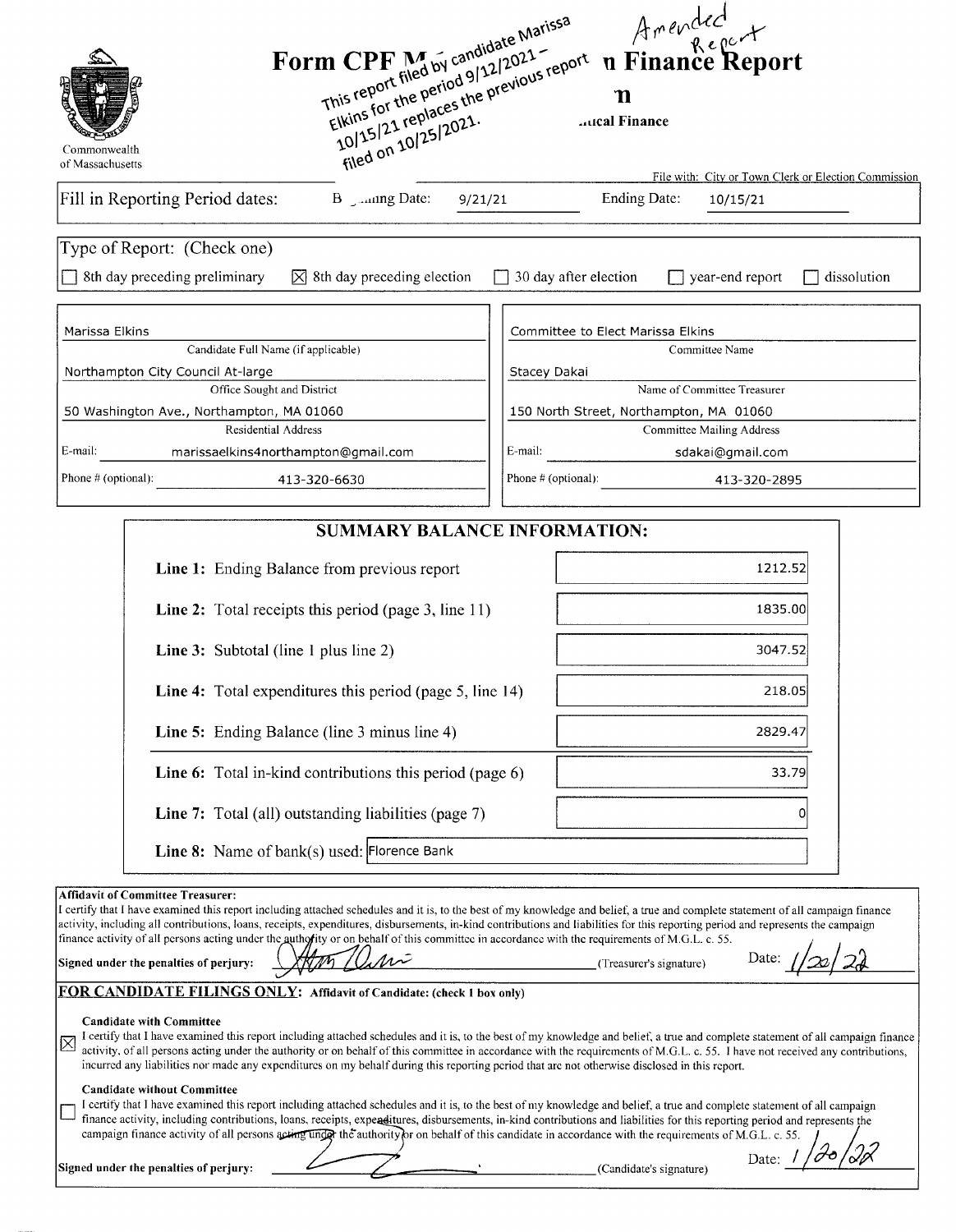# SCHEDULE A: RECEIPTS

M.G.L. c. 55 requires that the name and residential address be reported, in alphabetical order, for all receipts over \$50 in a calendar year. Committees must keep detailed accounts and records of all receipts, but need only itemize those receipts over \$50. In addition, the occupation and employer must be reported for all persons who contribute\$ 200 or more in a calendar year.

A " Schedule A: Receipts" attachment is available to complete, print and attach to this report, if additional pages are required to report all receipts. Please include your committee name and a page number on each page.)

| <b>Date Received</b>                                                 | <b>Name and Residential Address</b><br>(alphabetical listing required) | Amount | <b>Occupation &amp; Employer</b><br>(for contributions of \$200 or more) |
|----------------------------------------------------------------------|------------------------------------------------------------------------|--------|--------------------------------------------------------------------------|
| 9/30/21                                                              | Dennis Bidwell<br>19 Forbes Avenue<br>Northampton, MA 01060            | 100.00 |                                                                          |
| 10/13/21                                                             | Rebecca Busansky<br>82 Jackson Street<br>Northampton, MA 01060         | 150.00 |                                                                          |
| 9/29/21                                                              | Adam Cohen<br>351 Pleasant St PMB 222<br>Northampton, MA 01060         | 100.00 |                                                                          |
| 10/2/21                                                              | Aric Cramer<br>347 North 3340 West<br>Hurricane, UT 84737              | 250.00 | Attorney, Self-employed                                                  |
| 10/5/21                                                              | William Dwight<br>39 Myrtle St<br>Northampton, MA 01060                | 150.00 |                                                                          |
| 9/24/21                                                              | Peter Hacunda<br>374 Bridge St<br>Northampton, MA 01060                | 100.00 |                                                                          |
| 10/7/21                                                              | Nicholas Horton<br>341 Prospect Street<br>Northampton, MA 01060        | 100.00 |                                                                          |
| 10/5/21                                                              | Maxine Schmidt<br>43 Fairview Ave<br>Northampton, MA 01060             | 250.00 | Retired                                                                  |
| 10/10/21                                                             | Jonathan Wright<br>91 Olander Drive<br>Northampton, MA 01060           | 100.00 |                                                                          |
|                                                                      |                                                                        |        |                                                                          |
|                                                                      |                                                                        |        |                                                                          |
|                                                                      |                                                                        |        |                                                                          |
|                                                                      | Line 9: Total Receipts over \$50 (or listed above)                     |        |                                                                          |
| Line 10: Total Receipts \$50 and under* (not listed above)           |                                                                        | 535.00 |                                                                          |
| Line 11: TOTAL RECEIPTS IN THE PERIOD<br>1835.00 $\left  \leftarrow$ |                                                                        |        | Enter on page 1, line 2                                                  |

\* If you have itemized receipts of \$50 and under, include them in line 9. Line 10 should include only those receipts not itemized above.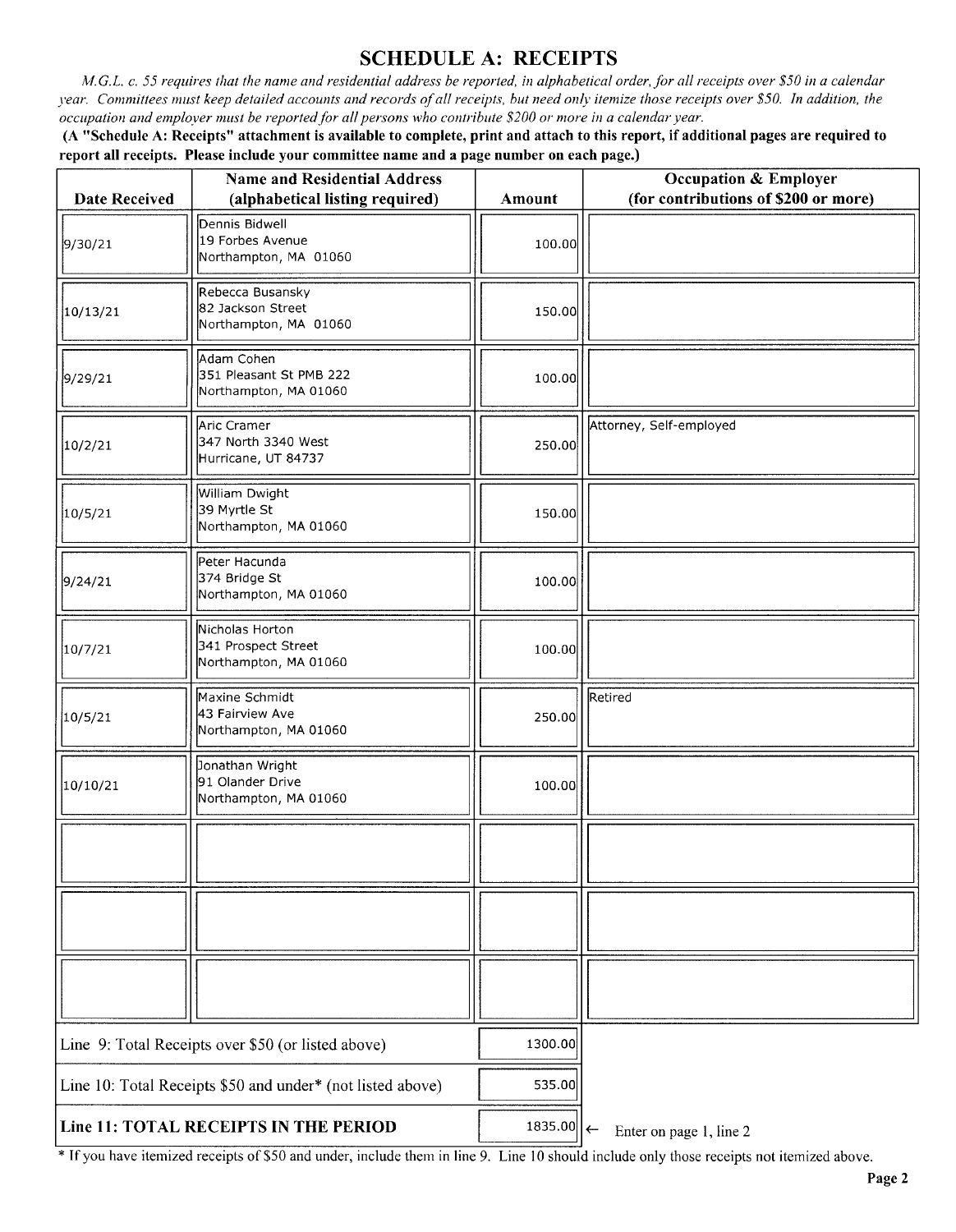## SCHEDULE A: RECEIPTS (continued)

| <b>Name and Residential Address</b><br>(alphabetical listing required)<br><b>Date Received</b> |  | Amount | <b>Occupation &amp; Employer</b><br>(for contributions of \$200 or more) |
|------------------------------------------------------------------------------------------------|--|--------|--------------------------------------------------------------------------|
|                                                                                                |  |        |                                                                          |
|                                                                                                |  |        |                                                                          |
|                                                                                                |  |        |                                                                          |
|                                                                                                |  |        |                                                                          |
|                                                                                                |  |        |                                                                          |
|                                                                                                |  |        |                                                                          |
|                                                                                                |  |        |                                                                          |
|                                                                                                |  |        |                                                                          |
|                                                                                                |  |        |                                                                          |
|                                                                                                |  |        |                                                                          |
|                                                                                                |  |        |                                                                          |
|                                                                                                |  |        |                                                                          |
|                                                                                                |  |        |                                                                          |
| Line 9: Total Receipts over \$50 (or listed above)                                             |  |        |                                                                          |
| Line 10: Total Receipts \$50 and under* (not listed above)                                     |  |        |                                                                          |
| Line 11: TOTAL RECEIPTS IN THE PERIOD                                                          |  |        | Enter on page 1, line 2<br>$\left  \leftarrow \right $                   |

If you have itemized receipts of \$50 and under, include them in line 9. Line 10 should include only those receipts not itemized above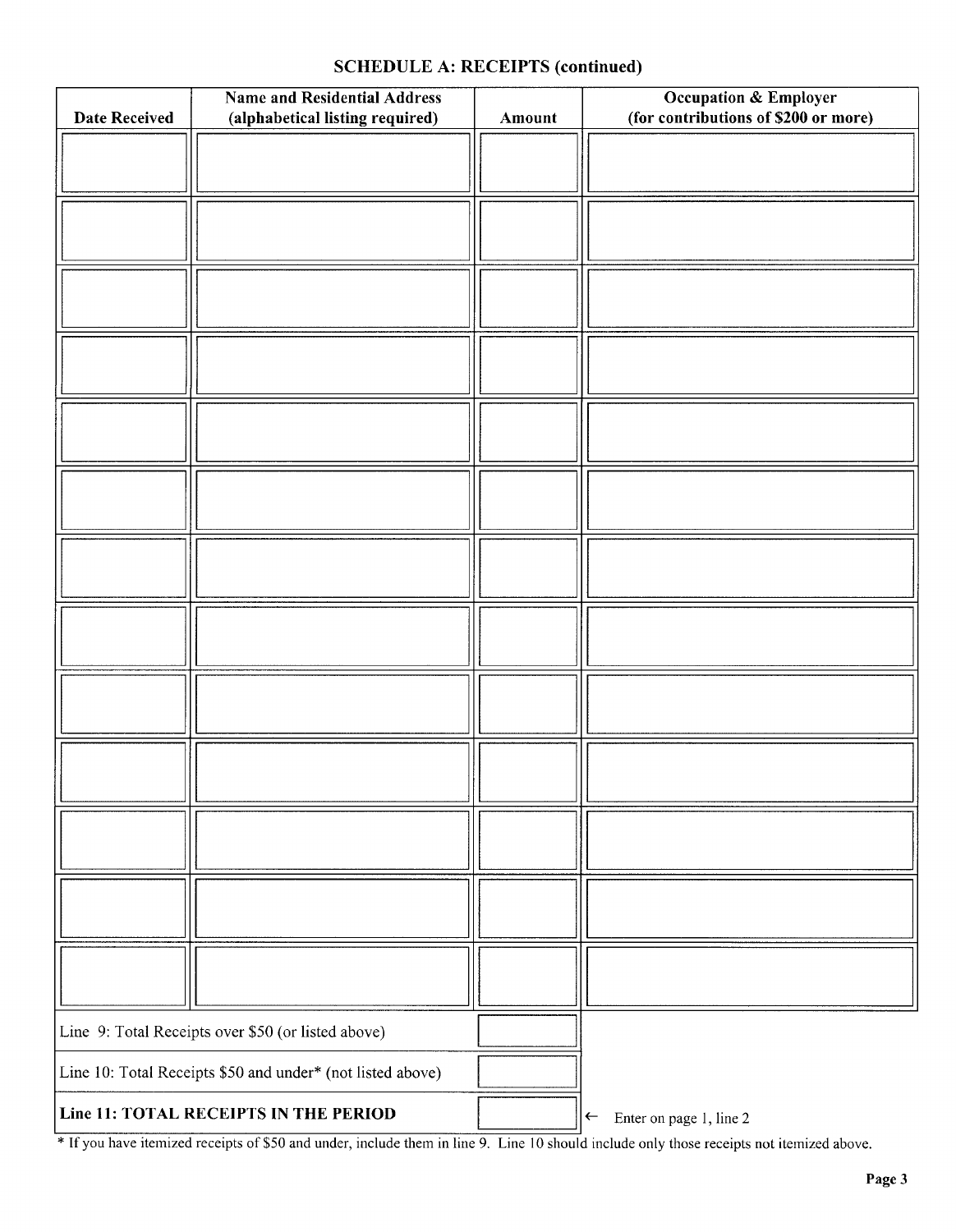# SCHEDULE B: EXPENDITURES

M.G.L. c. 55 requires committees to list, in alphabetical order, all expenditures over \$50 in a reporting period. Committees must keep detailed accounts and records of all expenditures, but need only itemize those over \$50. Expenditures \$50 and under may be added together, from committee records, and reported on line 13.

A " Schedule B: Expenditures" attachment is available to complete, print and attach to this report, if additional pages are required to report all expenditures. Please include your committee name and a page number on each page.)

| Date Paid    | <b>To Whom Paid</b><br>(alphabetical listing) | <b>Address</b>                                                                  | <b>Purpose of Expenditure</b>           | Amount |
|--------------|-----------------------------------------------|---------------------------------------------------------------------------------|-----------------------------------------|--------|
| 9/21-1013/21 | <b>ActBlue Technical Services</b>             | 366 Summer Street<br>Somerville, MA 02144-3132                                  | Fee for on-line fundraising<br>platform | 72.49  |
| 9/24/21      | Collective Copies                             | 93 Main Street #1<br>Florence, MA 01062                                         | Printing of 250 5X7 palm cards          | 145.56 |
|              |                                               |                                                                                 |                                         |        |
|              |                                               |                                                                                 |                                         |        |
|              |                                               |                                                                                 |                                         |        |
|              |                                               |                                                                                 |                                         |        |
|              |                                               |                                                                                 |                                         |        |
|              |                                               |                                                                                 |                                         |        |
|              |                                               |                                                                                 |                                         |        |
|              |                                               |                                                                                 |                                         |        |
|              |                                               |                                                                                 |                                         |        |
|              |                                               |                                                                                 |                                         |        |
|              |                                               | Line 12: Total Expenditures over \$50 (or listed above)                         |                                         | 218.05 |
|              |                                               | Line 13: Total Expenditures \$50 and under* (not listed above)                  |                                         | 이      |
|              |                                               | Enter on page 1, line $4 \rightarrow$ Line 14: TOTAL EXPENDITURES IN THE PERIOD |                                         | 218.05 |

If you have itemized expenditures of\$50 and under, include them in line 12. Line <sup>13</sup> should include only those expenditures not itemized above. **Page 4**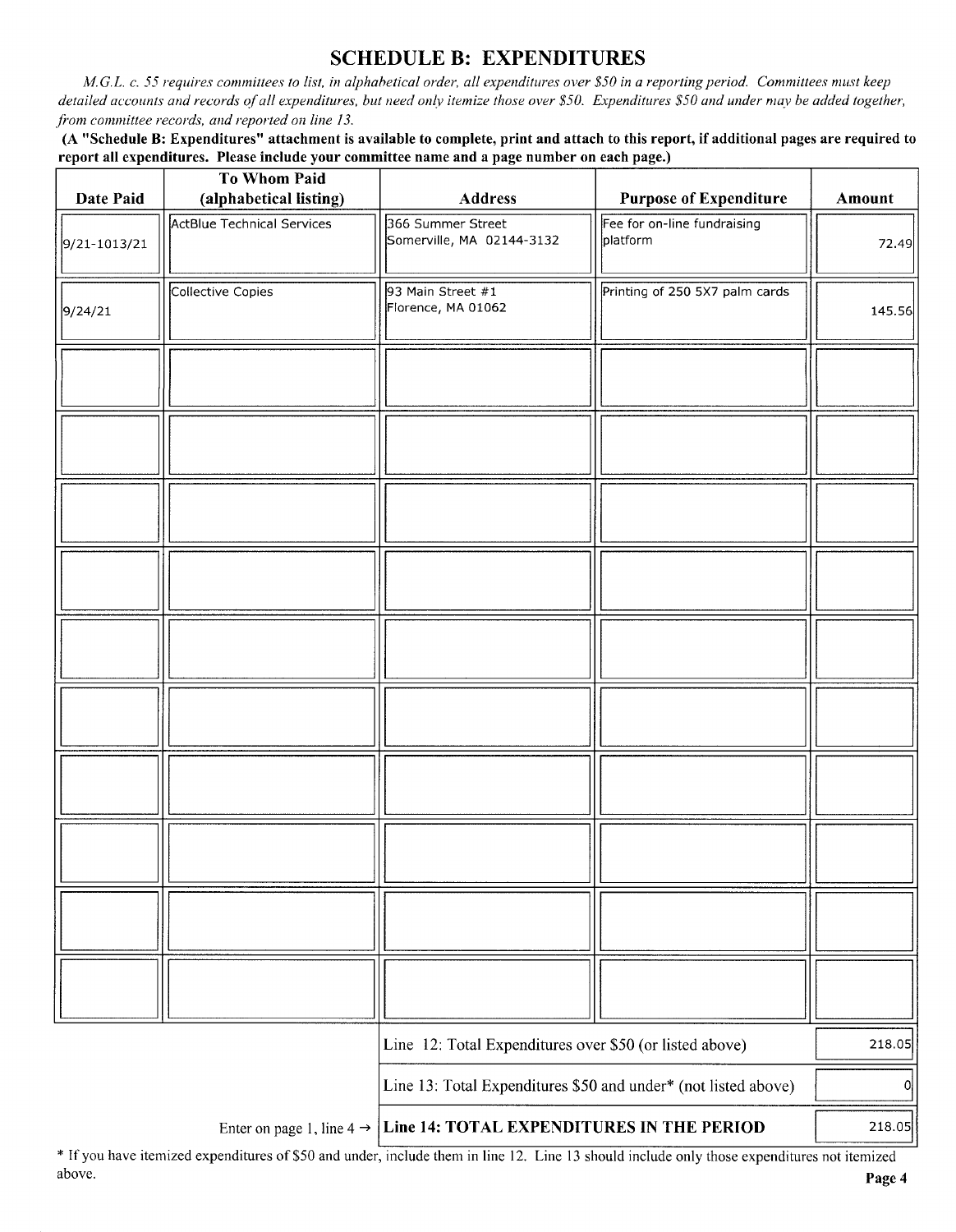|  | <b>SCHEDULE B: EXPENDITURES (continued)</b> |  |
|--|---------------------------------------------|--|
|--|---------------------------------------------|--|

| Date Paid                                         | To Whom Paid<br>(alphabetical listing) | <b>Address</b>                                           | <b>Purpose of Expenditure</b> | Amount |
|---------------------------------------------------|----------------------------------------|----------------------------------------------------------|-------------------------------|--------|
|                                                   |                                        |                                                          |                               |        |
|                                                   |                                        |                                                          |                               |        |
|                                                   |                                        |                                                          |                               |        |
|                                                   |                                        |                                                          |                               |        |
|                                                   |                                        |                                                          |                               |        |
|                                                   |                                        |                                                          |                               |        |
|                                                   |                                        |                                                          |                               |        |
|                                                   |                                        |                                                          |                               |        |
|                                                   |                                        |                                                          |                               |        |
|                                                   |                                        |                                                          |                               |        |
|                                                   |                                        |                                                          |                               |        |
|                                                   |                                        |                                                          |                               |        |
|                                                   |                                        |                                                          |                               |        |
|                                                   |                                        |                                                          |                               |        |
|                                                   |                                        |                                                          |                               |        |
|                                                   |                                        |                                                          |                               |        |
|                                                   |                                        |                                                          |                               |        |
|                                                   |                                        |                                                          |                               |        |
|                                                   |                                        |                                                          |                               |        |
|                                                   |                                        |                                                          |                               |        |
|                                                   |                                        |                                                          |                               |        |
|                                                   |                                        |                                                          |                               |        |
|                                                   |                                        |                                                          |                               |        |
|                                                   |                                        |                                                          |                               |        |
|                                                   |                                        |                                                          |                               |        |
|                                                   |                                        |                                                          |                               |        |
|                                                   |                                        |                                                          |                               |        |
|                                                   |                                        |                                                          |                               |        |
|                                                   |                                        |                                                          |                               |        |
|                                                   |                                        |                                                          |                               |        |
| Line 12: Expenditures over \$50 (or listed above) |                                        |                                                          |                               |        |
|                                                   |                                        | Line 13: Expenditures \$50 and under* (not listed above) |                               |        |
|                                                   | Enter on page 1, line 4 $\rightarrow$  | Line 14: TOTAL EXPENDITURES IN THE PERIOD                |                               |        |

If you have itemized expenditures of \$50 and under, include them in line 12. Line 13 should include only those expenditures not itemized above.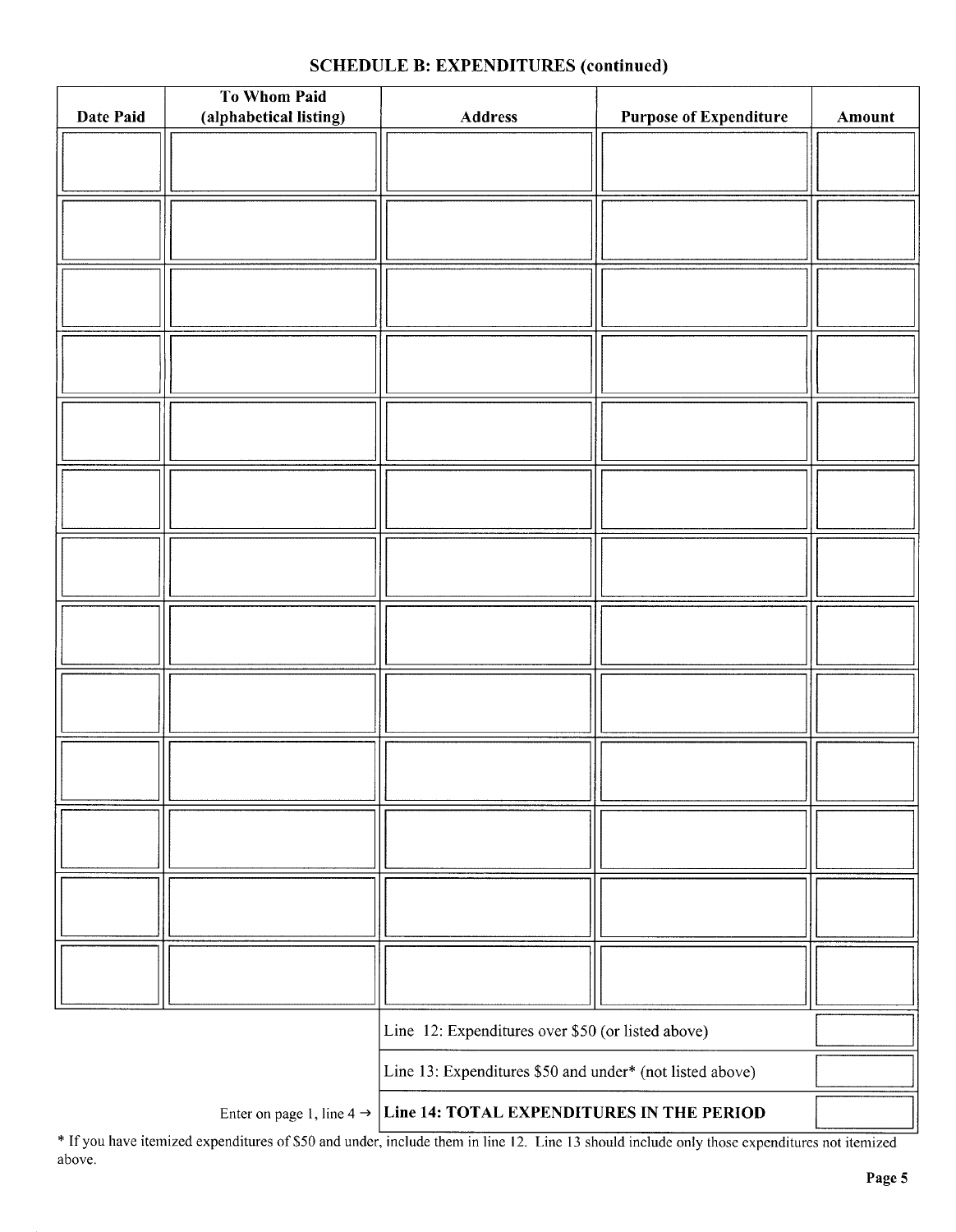## SCHEDULE C: "IN-KIND" CONTRIBUTIONS

Please itemize contributors who have made in-kind contributions of more than \$50. In-kind contributions \$50 and under may be added together from the committee's records and included in line 16 on page 1.

| Date Received | From Whom Received*                   | <b>Residential Address</b>                                     | <b>Description of Contribution</b> | Value |
|---------------|---------------------------------------|----------------------------------------------------------------|------------------------------------|-------|
|               |                                       |                                                                |                                    |       |
|               |                                       |                                                                |                                    |       |
|               |                                       |                                                                |                                    |       |
|               |                                       |                                                                |                                    |       |
|               |                                       |                                                                |                                    |       |
|               |                                       |                                                                |                                    |       |
|               |                                       |                                                                |                                    |       |
|               |                                       |                                                                |                                    |       |
|               |                                       |                                                                |                                    |       |
|               |                                       |                                                                |                                    |       |
|               |                                       |                                                                |                                    |       |
|               |                                       |                                                                |                                    |       |
|               |                                       |                                                                |                                    |       |
|               |                                       |                                                                |                                    |       |
|               |                                       | Line 15: In-Kind Contributions over \$50 (or listed above)     |                                    |       |
|               |                                       | Line 16: In-Kind Contributions \$50 & under (not listed above) |                                    | 33.79 |
|               | Enter on page 1, line 6 $\rightarrow$ | Line 17: TOTAL IN-KIND CONTRIBUTIONS                           |                                    | 33.79 |

\* If an in-kind contribution is received from a person who contributes more than \$50 in a calendar year, you must report the name and address of the contributor; in addition, if the contribution is \$200 or more, you must also report the contributor's occupation and employer.